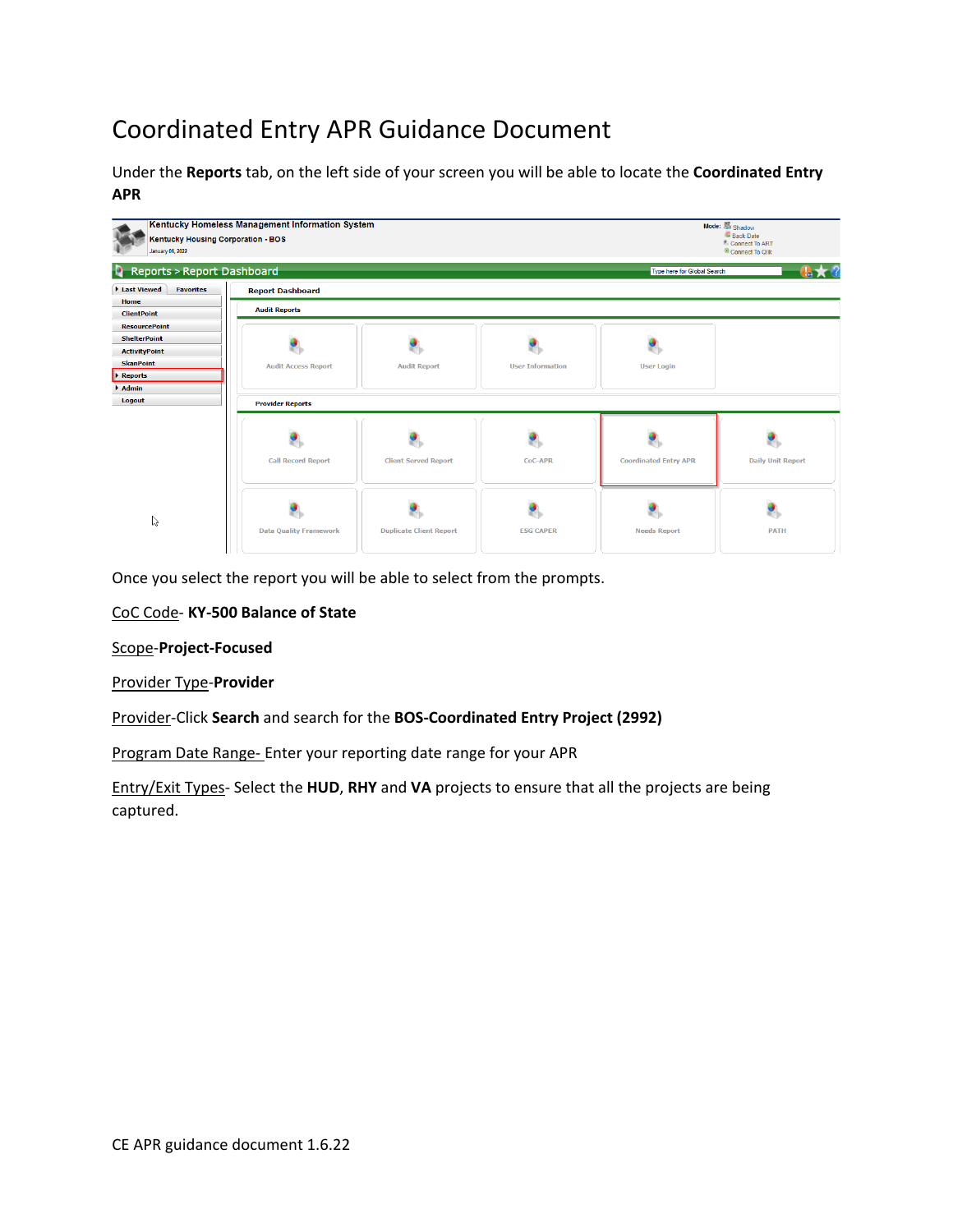| <b>Report Options</b>            |                                                                                                                                                                       | Use Previous Parameters |
|----------------------------------|-----------------------------------------------------------------------------------------------------------------------------------------------------------------------|-------------------------|
| Name                             |                                                                                                                                                                       |                         |
| Description                      |                                                                                                                                                                       |                         |
| CoC Code <sup>*</sup>            | KY-500 Balance of State<br>v                                                                                                                                          |                         |
| Scope                            | <b>O</b> Project-Focused<br>O System-wide                                                                                                                             |                         |
| <b>Provider Type</b>             | <b>O</b> Provider<br>Reporting Group                                                                                                                                  |                         |
| Provider*                        | <b>BOS-Coordinated Entry</b><br>My Provider<br>Clear<br>Search<br>Project (2992)                                                                                      |                         |
| Program Date Range* 01 /01 /2021 | to 12 / 31 / 2021 31 3                                                                                                                                                |                         |
| Entry/Exit Types*                | <b>Douick Call CRHY</b><br><b>D</b> Basic Center Program Entry/Exit 4 HUD<br>$\Box$ PATH<br>□ Transitional Living Program Entry/Exit   ■ VA<br>Standard<br>Basic<br>Ю | HPRP (Retired)          |
| <b>Build Report</b>              | Clear<br>Download                                                                                                                                                     |                         |

Click **Build Report**, the **Report** will show in the **Report Run History** screen, you can click the **Refresh**  button then the **magnifying glass** to view your report.

| <b>Report Run History</b>                        |                             |                                    |                    |                        |                      |                                    |                     |                      |  |  |  |
|--------------------------------------------------|-----------------------------|------------------------------------|--------------------|------------------------|----------------------|------------------------------------|---------------------|----------------------|--|--|--|
|                                                  | <b>Report ID</b>            | Date Ran (Run-time)                | <b>Report Type</b> | <b>Name</b>            | <b>User Creating</b> | <b>Running Provider</b>            | <b>Running User</b> | <b>Report Status</b> |  |  |  |
|                                                  | 156587                      | 01/06/2022 02:29:06 PM (0.01 mins) | <b>CEAPR</b>       | Northern KY LPC CE APR | Kayla Sexton         | Kentucky Housing Corporation - BOS | Kayla Sexton        | <b>Completed</b>     |  |  |  |
|                                                  | 156586                      | 01/06/2022 02:26:21 PM (0.40 mins) | <b>CEAPR</b>       | Northern KY LPC CE APR | Kavla Sexton         | Kentucky Housing Corporation - BOS | Kayla Sexton        | <b>Completed</b>     |  |  |  |
|                                                  | 156584                      | 01/06/2022 02:03:29 PM (0.01 mins) | <b>CEAPR</b>       | Northern KY LPC CE APR | Kavla Sexton         | Kentucky Housing Corporation - BOS | Kavla Sexton        | <b>Completed</b>     |  |  |  |
|                                                  | 156472                      | 01/05/2022 09:44:44 AM (0.01 mins) | <b>CEAPR</b>       | Northern KY LPC CE APR | Kayla Sexton         | Kentucky Housing Corporation - BOS | Kayla Sexton        | <b>Completed</b>     |  |  |  |
|                                                  | Refresh<br>Showing 1-4 of 4 |                                    |                    |                        |                      |                                    |                     |                      |  |  |  |
| <b>Report Options</b><br>Use Previous Parameters |                             |                                    |                    |                        |                      |                                    |                     |                      |  |  |  |

Once your report has ran, you can download the CSV file (make sure you save it somewhere you can easily locate it)

Once you have it saved to your computer, you can upload into SAGE.

To ensure that you have the correct format and your report passes all validations you can *Test run a repor*t on SAGE's website [www.sagehmis.info](http://www.sagehmis.info/)



Create an account



On the drop down menu you can select the CSV-CE-APR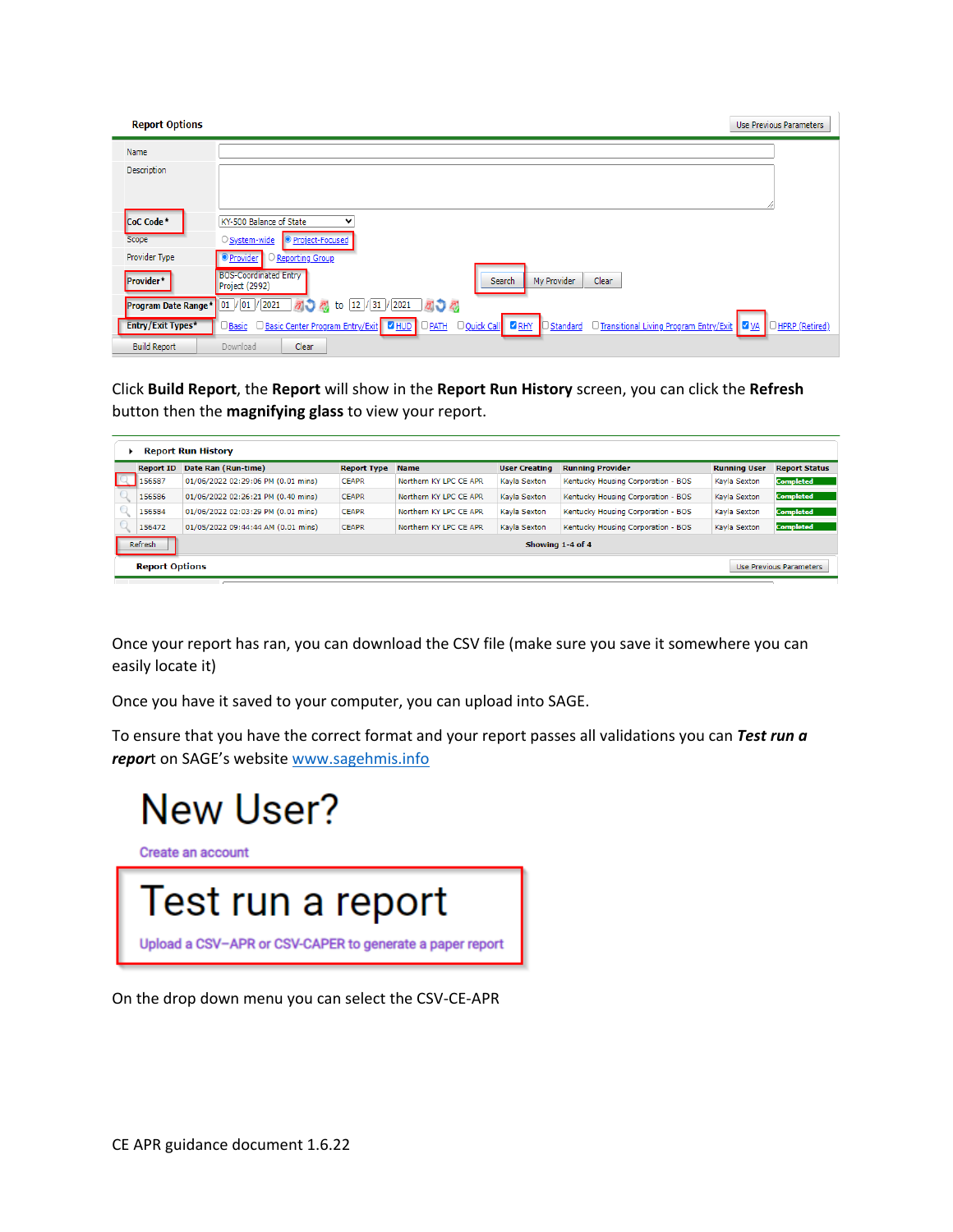

Please select a report that you wish to test from the dropdown list below:



#### Locate and Upload your file and click Upload and Test



# **Test a CSV-CE APR**

Sage requires a CSV-CE APR generated by your HMIS (or comparable data base for DV providers) in a .zip file, to be uploaded to the system. Follow the steps below to test your CSV-APR file and/or to create a printable version of your CSV-CE APR.

- 1. Download the CSV-CE APR from your HMIS or comparable database and save it to your computer. Remember where you place it - so you can find it.
- 2. Click the browse button below. Your computer's file directory will appear. Find the CSV-CE APR Report you saved and double click on it.
- 3. Check the box next to "I am not a Robot" and complete the verification steps if necessary.
- 4. Click on "Upload and Test" button to upload the file from your computer to Sage.
- 5. A results message will show:

If there are no errors in the file Sage will tell you the CSV passed. Click the "Create Report" button and Sage will produce a printable version of your CE APR.

If there are errors, you will need to fix the problem(s) in your HMIS or comparable database and download a new CSV-CE APR.

You can enter your email address and click "Go" if you want a copy of the errors sent to you. Refer to the Sage guidebook in the Resources tab for additional instructions.

6. If you want to test another CSV, repeat the process outlined above.

Choose File CSV-CEAPR\_FY2022\_1641845836033.zip



You want your upload to pass all report validations, as shown below.

CE APR guidance document 1.6.22